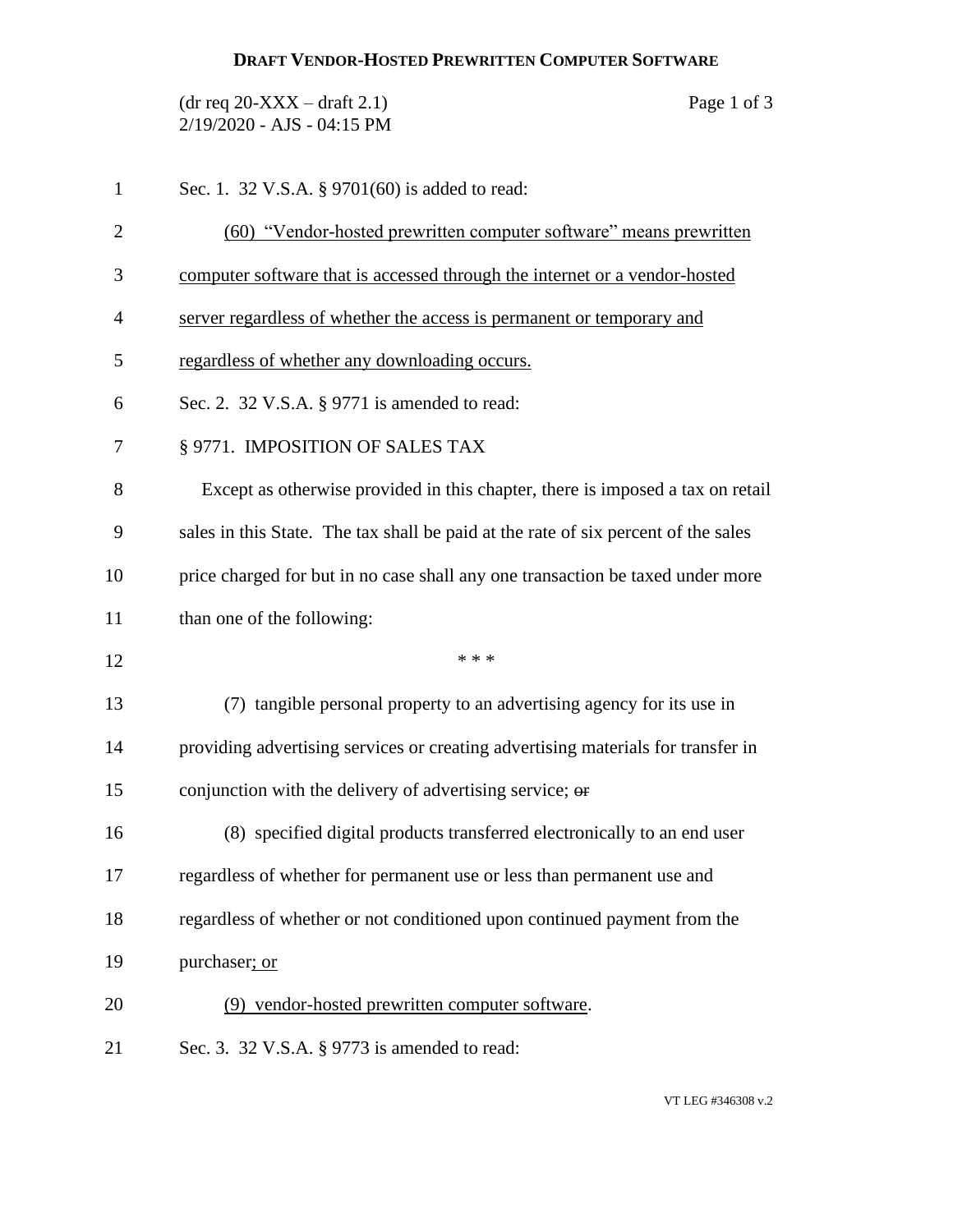## **DRAFT VENDOR-HOSTED PREWRITTEN COMPUTER SOFTWARE**

 $(\text{dr} \text{ req } 20\text{-}XXX - \text{draff } 2.1)$  Page 2 of 3 2/19/2020 - AJS - 04:15 PM

| 1  | § 9773. IMPOSITION OF COMPENSATING USE TAX                                       |
|----|----------------------------------------------------------------------------------|
| 2  | Unless property or telecommunications service has already been or will be        |
| 3  | subject to the sales tax under this chapter, there is imposed on every person a  |
| 4  | use tax at the rate of six percent for the use within this State, except as      |
| 5  | otherwise exempted under this chapter:                                           |
| 6  | * * *                                                                            |
| 7  | (4) specified digital products transferred electronically to an end user;        |
| 8  | and                                                                              |
| 9  | (5) telecommunications service except coin-operated telephone service,           |
| 10 | private telephone service, paging service, private communications service, or    |
| 11 | value-added non-voice data service; and                                          |
| 12 | (6) vendor-hosted prewritten computer software.                                  |
| 13 | Sec. 4. REPEAL                                                                   |
| 14 | 2015 Acts and Resolves No. 51, Sec. G.8 (prewritten software accessed            |
| 15 | remotely) is repealed.                                                           |
| 16 | Sec. 5. PREWRITTEN COMPUTER SOFTWARE; DIGITAL INDUSTRY;                          |
| 17 | SALES TAX MANUFACTURING EXEMPTION; REPORT                                        |
| 18 | The Department of Taxes, with the assistance of the Office of Legislative        |
| 19 | Council and the Joint Fiscal Office, shall study the sales and use tax treatment |
| 20 | in other states' tax codes of the digital and technology industry as compared to |
| 21 | the traditional manufacturing sector when making purchases of business inputs    |
|    |                                                                                  |